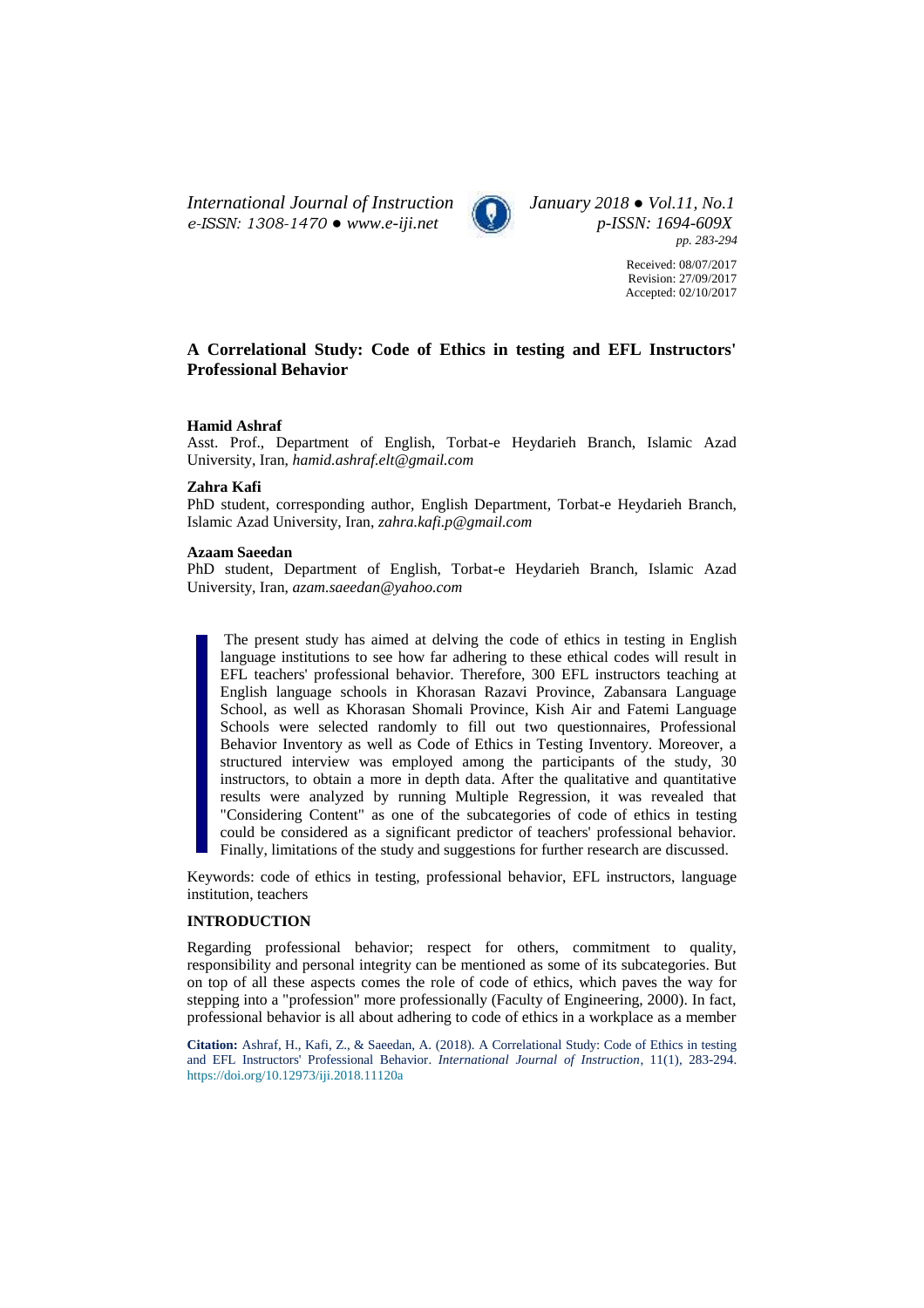of the community. Therefore, one of the responsibilities of a teacher as a professional behavior is developing an "ethical, fair, useful, feasible, and accurate" test/ assessment (Green, Johnson, Kim, & Pope, 2007). On the other hand, the ethical codes developed shouldn't be that much hypothetical and far fetching. They must be developed in accordance with a specific teaching/learning context consequently having a clear-cut framework suitable for practicing professional behavior in (Gipps, 1994). As a result, code of ethics in conduct bring about various facets of professional behavior within a teacher such as, feeling responsible for the tests which are developed, about scores, being up to date about the new ways of testing and assessing and so forth and so like.

"You know it when you see it. You certainly know it when you see its antithesis. And you know it when you are expecting to see it, but do not"(Hammer, 2000, p. 455). Professional behavior in all working places has got a crucial role which needs to be pondered upon by all executives and clerks and more specifically here EFL instructors, an elusive concept which can be misleading unless great attention is paid to what professional behavior means in a situation, to be defined clearly. What does it mean truly when we talk about a behavior which is professional? Why some colleagues in a particular workplace can be considered as high achievers more than their counterparts? What are the building blocks that constitute such a professional behavior?

Considering all the aforementioned issues in perspective, the present study has aimed at delving the code of ethics in testing in English language institutions to see how far adhering to these ethical codes will result in EFL teachers' professional behavior. Thus, finding out to what extends code of ethics in testing contribute to instructors' professional behavior in the realm of English language teaching, possessing any probable predictions or correlations.

## **Research Questions**

To gain the goals of the present study the following research questions were posed regarding the quantitative phase:

**Q1:** Is there any significant relations between Iranian EFL instructors' professional behavior and adhering to code of ethics in testing?

**Q2:** Can the subcategories of code of ethics in testing be considered as some probable predictors of Iranian EFL instructors' professional behavior?

Also, the following questions were raised for the structured interview, qualitative phase. The obtained answers are discussed in the Results Section.

**Q1:** what sorts of code of ethics in testing you have employed till now while developing tests?

**Q2:** Do you think that conducting code of ethics in testing leads to a professional behavior? How and why?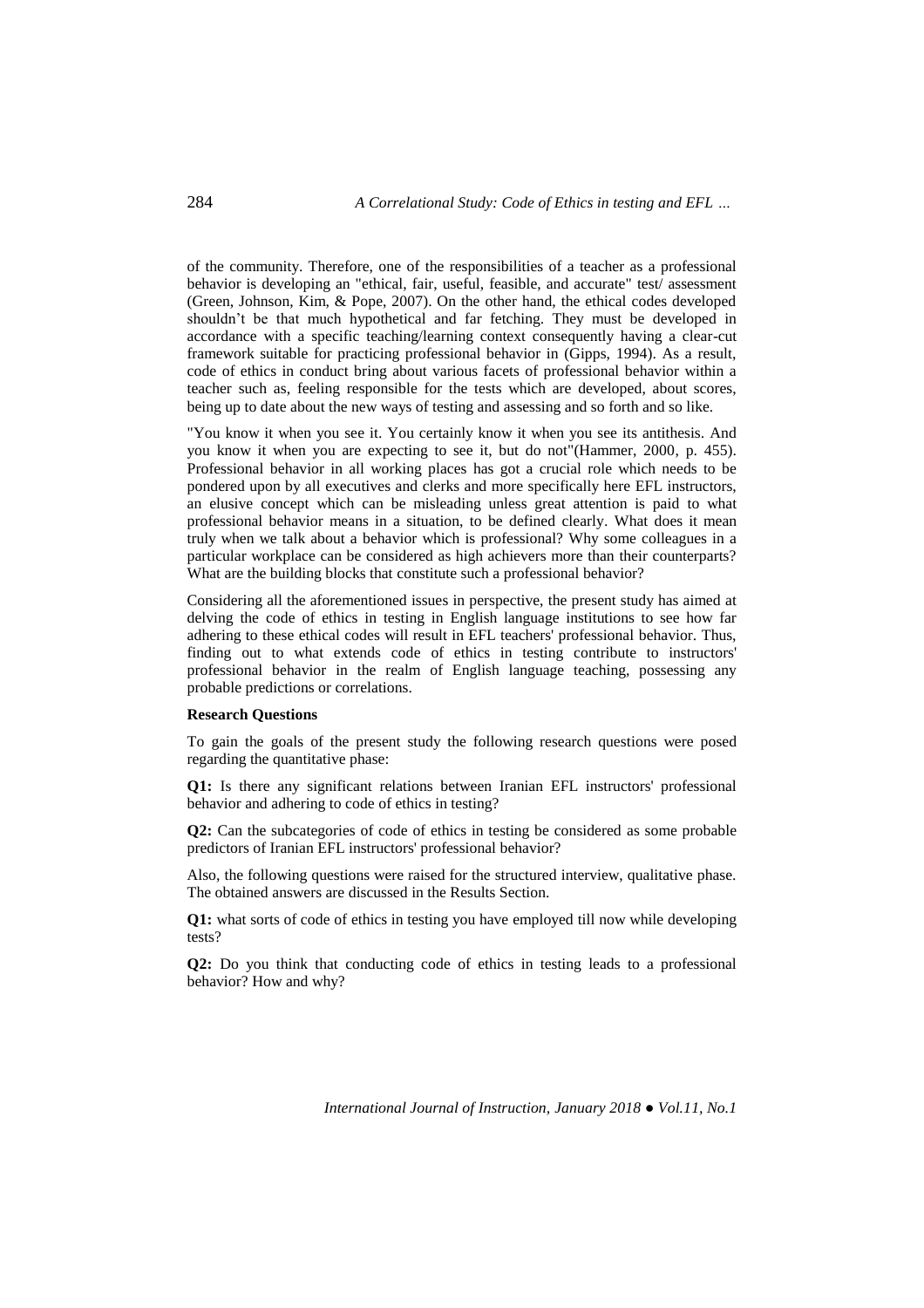#### *Research Hypotheses*

To come up with reasonable results based on the aforementioned research questions, quantitative phase, the following null hypotheses were raised. It is worth mentioning that in order not to be subjective or biased about the process of the study, data collection, and the results, null hypotheses are posed.

**HO1:** There is no significant relation between Iranian EFL instructors' professional behavior and adhering to code of ethics in testing.

**HO2:** The subcategories of code of ethics in testing cannot be considered as some probable predictors of Iranian EFL instructors' professional behavior.

#### **REVIEW OF THE RELATED LITERATURE**

#### **Professional Behavior**

One of the aspects of a professional behavior for an instructor is classroom management. That is a teacher who is able to provide students with a creative, relaxing environment in which the learners are emotionally and academically supported can be considered as an important issue in a professional way of teaching subject matters. Therefore, the present study considers professional behavior as setting the instructional goals and activities in a way which are in accordance to the students' level and needs. And on top of that to have the knowledge and skills of how to test students' knowledge ethically, which leads to a better achievement on part of learners (Yazdanmehr & Akbari, 2015; Brophy, 1979). Thus, professional behavior is all about when, how and what to do to fit into a particular context of teaching and learning. Moreover, in another study done by Hammer (2000) structural attributes of professions as well as professionals consisted of a specialized body of knowledge as well as skills, special socialization among students, certifications, professional associations, governance by peers, social prestige, crucial service to community, and code of ethics along with having autonomy.

On the other hand, professionalism can be delved according to students' attitudes and behaviors which can be impacted by educational issues such as " the values and behaviors that students bring into professional programs, role models in the professional and academic environments, and the environments themselves" building positive or negative social/ professional attitude (Hammer, 2000). Besides, professional development/behavior all takes place by learning through the passage of time. Previous studies have reached to the idea that it can be gained through rstudies done within the same realm have pin pointed the fact that some factors such as macro societal conditions along with micro-contexts that teachers are in greatly affect teachers on the process of reaching to a professional behavior or development (Avalos, 2011).

Moreover, teaching has been viewed as a behavior towards professionalism which considers the point of providing novice teachers with activities through which they can improve skills and competencies that experienced professionals commonly use (Richards & Nunan, 1990; Salmani Nodoushan, 2006, 2008, 2011; as cited in Kanakri, 2017). And this dynamic professionalism doesn't take place unless teachers and students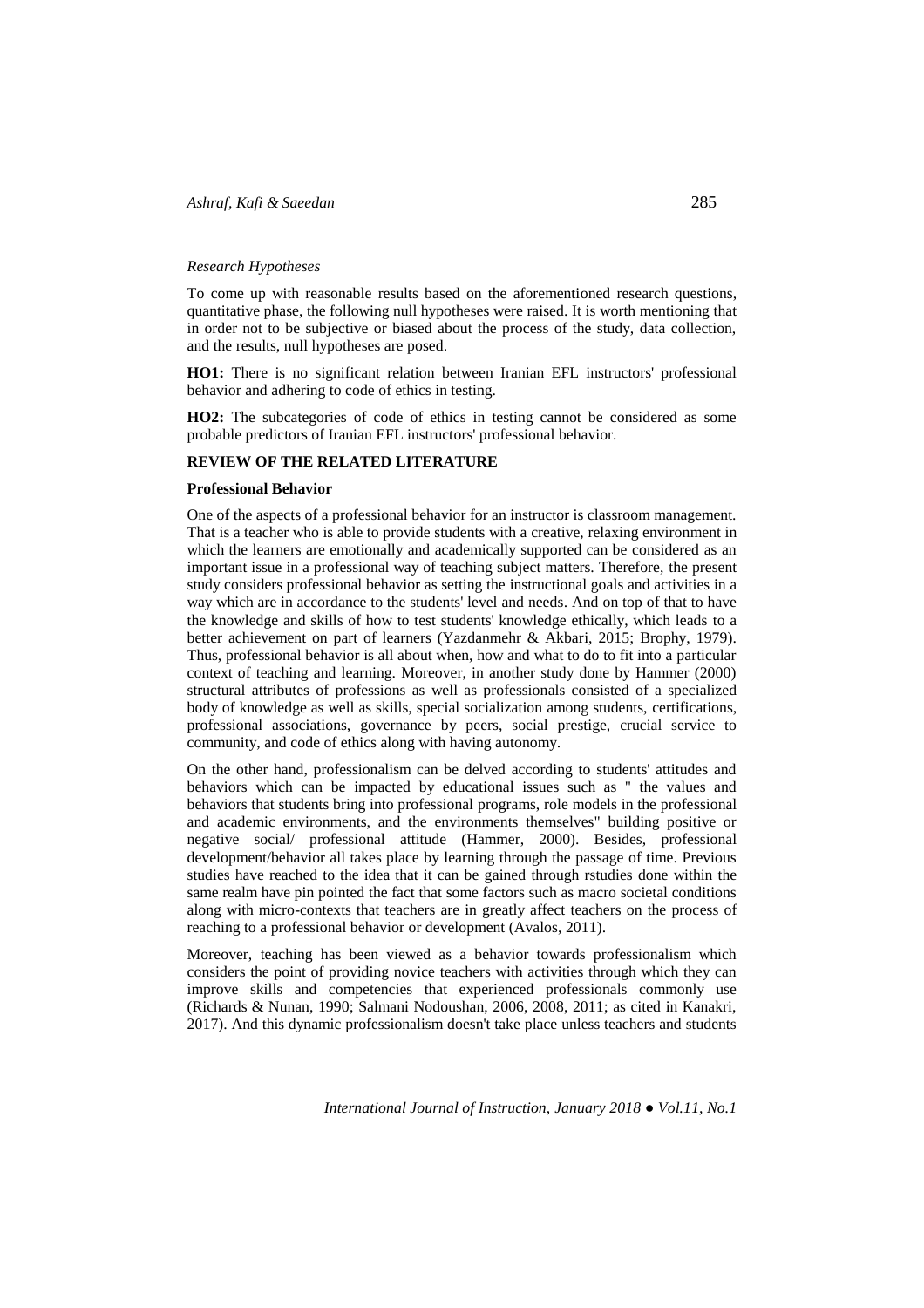participate in special progressive social contexts within which they continuously construct and reconstruct their knowledge and theory (Salmani Nodoushan & Daftarifard, 2011).

In addition, providing teachers with technological classrooms within which they can make use of open access materials as well as the related literature can improve another dimension of their professional behavior, coming to be more autonomous and selfdirected (Zuppa & Rezzano, 20016). Also, Brown (2016), a professional in the field of applied linguistics, has done a reflective study on his professional growth and has reached to three basic ideas through the path: " people have played an important role at all the stages of his career, we all tend to stereotype each other professionally, and he has enjoyed all the minutes of the ride towards professionalism", which means that professional behavior is at time co-constructed too.

#### *Code of Ethics*

Considering instructors' professional behavior and code of ethics in testing very few studies have been done in the aforementioned realm. In most of the educational settings code of ethics has been viewed as a standardized test which informs the instructors, students, parents and all the others who are to some extents involved in developing a test. Consequently, testing must be handled in a way that includes security, preparation, administration, and scoring, analysis and report. To reach to such a purpose a test developer/instructor should adhere to ethical codes in testing and avoid the unethical practices (Testing Code of Ethics, 2000). On the other hand, there's always a problem accompanied by code of ethics in testing. That is, there is no consistent agreement upon tests following ethical standards (Thorndike, Cunnningham, Thorndike, & Hagen, 1991; as cited in Green, Johnson, Kim, & Pope, 2007). In addition, another study has been done by Childs and Umezawa (2009) to find out what would grade 3 teachers do in case they were faced with test administration dilemmas. Many of the instructors in the study mentioned that they would not follow the test administration instructions and their reasons included: to support the students to reach to their best talent, to ensure a beneficial testing experience for the pupils, and to continue and follow their pedagogical routines and their connections with the students. The results pin point the ethical dilemmas instructors might experience while proctoring tests. Moreover, a research has been done by Zhang and Burry-Stock (2003) to investigate about instructors' assessment practices across their teaching levels, content areas, and teachers' self-perceived assessment skills as a function of teaching experience and measurement training. The outcome has revealed that as the grade level increases teachers' concern for employing a high, ethical quality test and assessment increases as well. Also, regardless of teachers' teaching experience, the ones who have had the experience of being in measurement training were much successful and aware about ethics in testing and how to develop standardized tests and assessment. Therefore, not just being experienced in teaching is enough for an EFL instructor, but being aware of code of ethics as well as practicing them are mandatory as part of a professional behavior.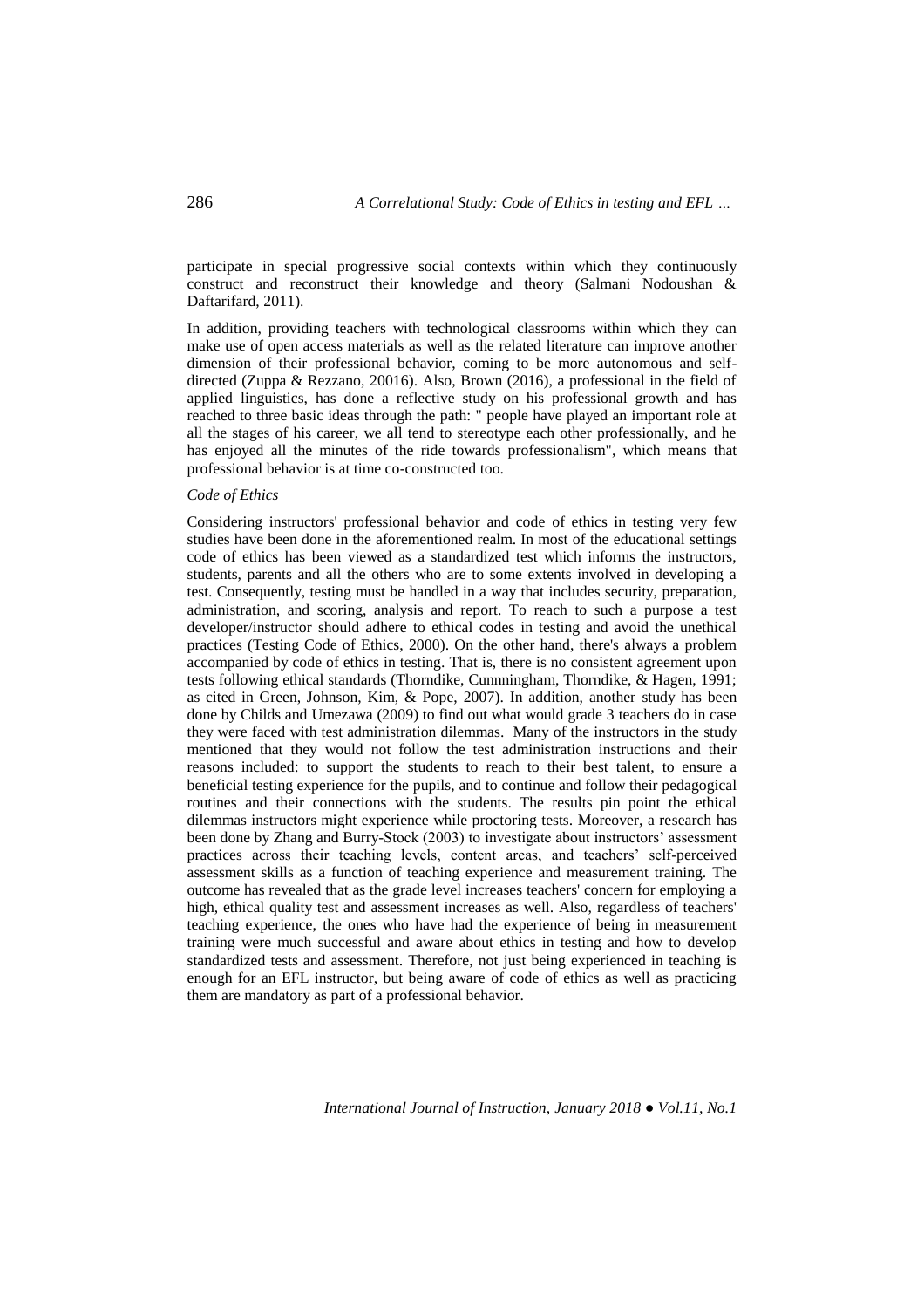## **METHOD**

#### **Participants and Setting**

A sample of 300 Iranian EFL instructors teaching at English Language Schools in Khorasan Razavi Province, Zabansara Language School, as well as Khorasan Shomali Province, Kish Air and Fatemi Language Schools, Iran, took part in the study randomly. 65% of them were females and 35% were male ones. In addition, they held M. A. degrees mostly and then B. A. degrees in Teaching English, English Translation and Literature. Besides their age ranged from 25 to 35.

### *Instrumentation*

### *Code of Ethics in Testing Inventory*

CETI is a researcher made questionnaire, which consists of 46 items, developed by Motallebzadeh et al. (in press). It aims at eliciting the participants' awareness about code of ethics in testing, which has been cross-checked and peer reviewed by some experts in the field of testing and teaching English as a foreign language. Each item consists of 5 choices ranging from "Strongly agree" to "Strongly disagree", Likert Scale. In addition, the scale consists of 8 subcategories as: 1) Considering aims and values (why), 2) Considering contents (what), 3) Considering Practical aspects (how), 4) Fairness and honestly, 5) Keeping professional knowledge, 6) Collaboration, 7. Adherence to regulations, and 8) respect and professional relationship with students. Regarding the construct validity of the present inventory, Exploratory Factor Analysis with principal component analysis and varimax rotation has been applied. In addition, to examine the validity of the CET questionnaire, Confirmatory Factor Analysis has been employed. In addition, the reliability of the questionnaire was estimated through running Cronbach's alpha that obtained a reliability coefficient of .816. It's worth mentioning that structural equation modeling (SEM) with multiple indicators was employed to examine the validity and reliability of Codes of Ethics in Testing Inventory.

#### *Professional Behavior Inventory*

The questionnaire consists of 25 items related to EFL teachers' professional behavior to find out how frequent they do each of the activities mentioned in the items, ranging from 1 to 5 (never to always). The questionnaire is a researcher made one developed by Kafi and Motallebzadeh (2016) which possesses a high validity and a reliability of .850. Also, the items were developed based on principle constructs related to professional behavior consisting of "Responsibility, Communication, Interpersonal skills, Professionalism, Effective use of time and resources, Stress management, and Intrapersonal skills".

### *Structured Interview*

Regarding the qualitative phase of the present study the researchers conducted a structured interview to gather some more in depth data. Therefore, 30 participants from the ones who had taken the questionnaires previously were interviewed in their workplaces. As most of the participants were not willing for their voices to be recorded,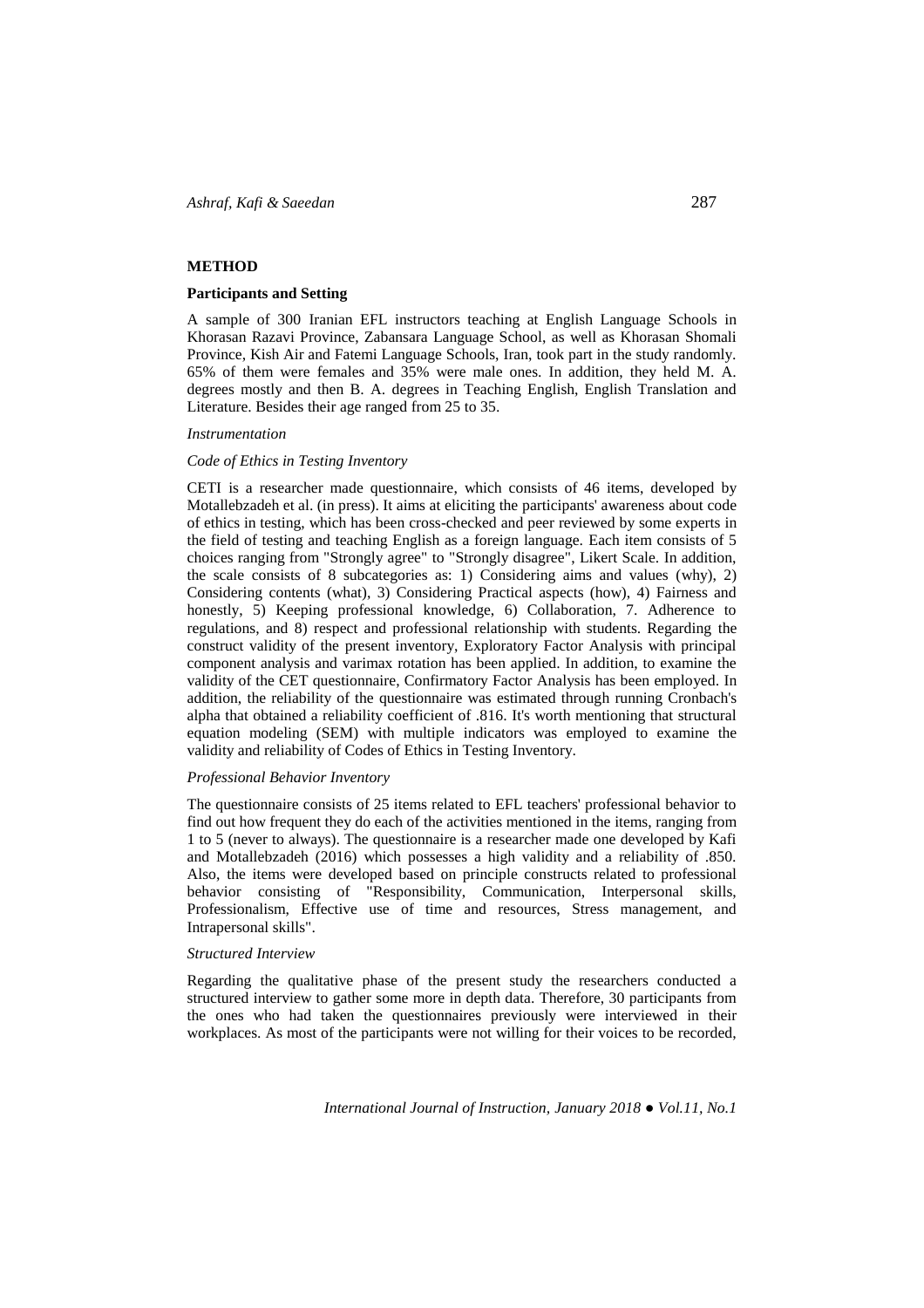the interviewers took notes of their answers to each question. The interview questions consisted of:

**Q1:** what sorts of code of ethics in testing you have employed till now while developing tests? (They can be among the codes/criteria presented in the questionnaire or other issues you believe are crucial when developing tests)

**Q2:** Do you think that conducting code of ethics in testing leads to a professional behavior? How and why?

#### *Procedure*

For gaining the results of the study the aforementioned questionnaires, Code of Ethics in Testing Inventory along with Professional Behavior Inventory were handed to participants of the study to be filled in within 20 minutes. By the time the questionnaires were collected, the researchers conducted the structured interview within the participants of the study to delve more into their ideas towards professional behavior and code of ethics in testing. For not missing the details of the interview the researchers took exact notes of the EFL instructors' ideas about the questions which were raised and discussed. When data gathering was over regarding both the qualitative and quantitative phases of the study, the researchers analyzed the data using SPSS Software and more specifically Multiple Regression.

## *Study Design*

As the study has aimed at investigating whether code of ethics in testing can be considered as probable predictors of EFL instructors' professional behavior in both qualitative and quantitative ways therefore the design of the study is a mixed one.

## **FINDINGS**

## **CFA model of the Code of Ethics in testing Inventory**

A brief outlook of the model regarding the aforementioned questionnaire which has been conducted in the study done by Motallebzadeh et al. (in press, p. 11):

"In order to examine the validity of the Codes of Ethics inventory, Confirmatory Factor Analysis was used. To check the model fit, goodness of fit indices was used. The model with all factor loadings can be seen in Figure 1. Goodness of fit indices can be seen in Table 2. In this study,  $\chi^2/df$ , GFI, CFI, and RMSEA were used. To have a fit model,  $\chi^2$ /df should be less than 3, GFI and TLI should be above .90, and RMSEA should be less than .08. As Table 2 shows, all the fit indices are within the acceptable range. Therefore, the scale enjoyed high validity".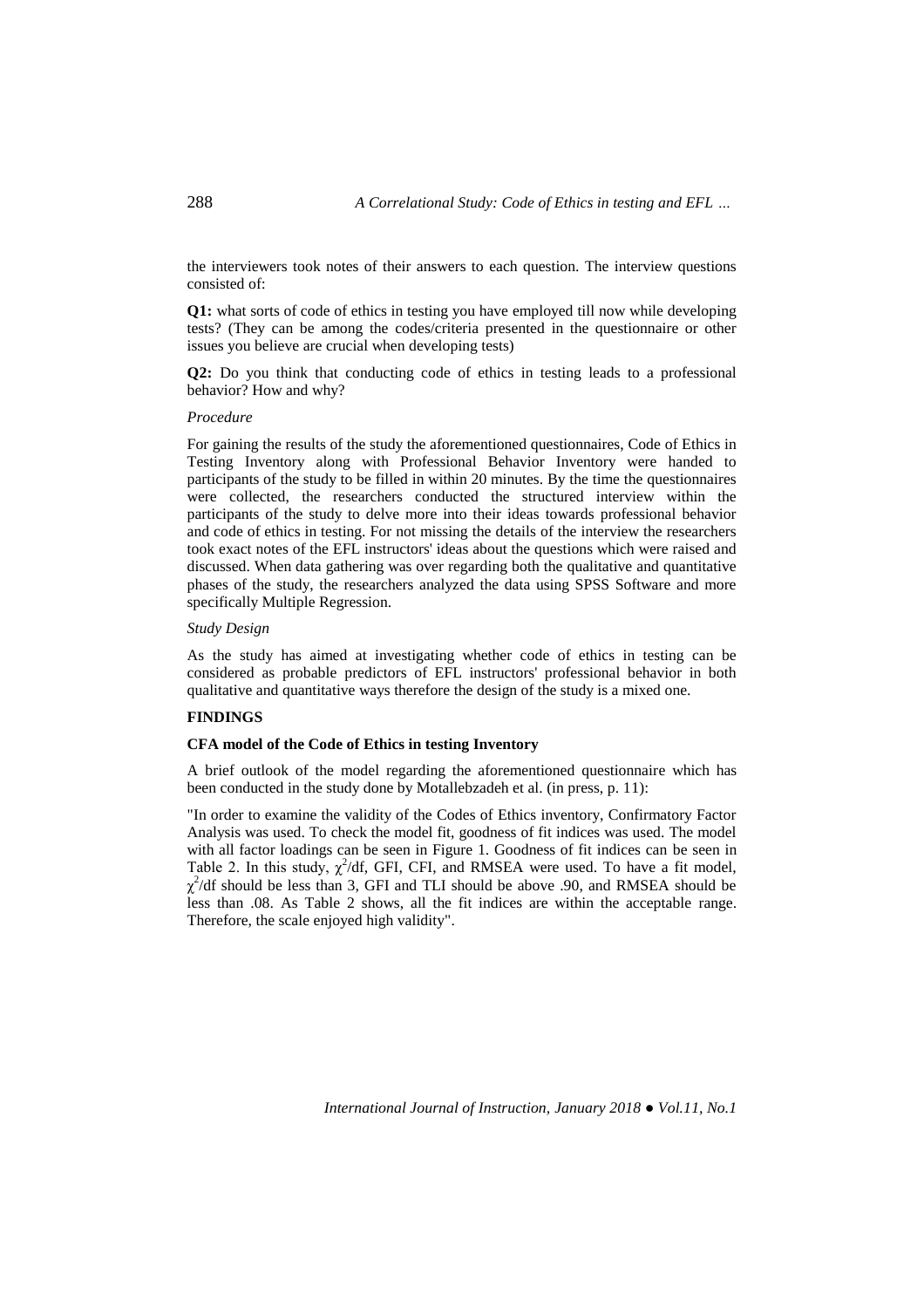

The model with all factor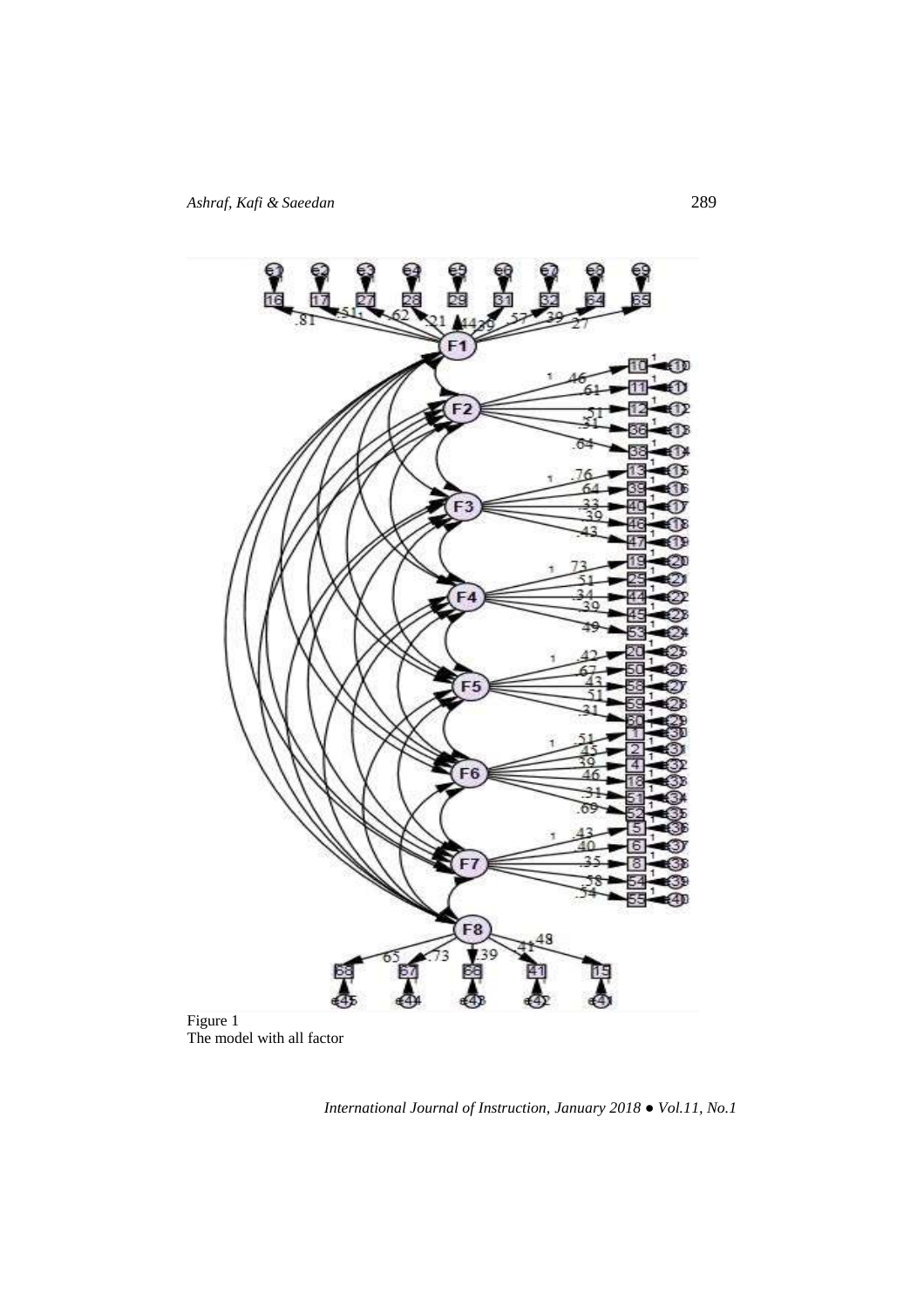## *Quantitative Data*

## Table 1

Regression analysis summary for predicting professional behavior

| Coefficients |                                                      | Standardized<br>Coefficients<br>Beta | т       | Sig. |
|--------------|------------------------------------------------------|--------------------------------------|---------|------|
|              | (Constant)                                           |                                      | 14.161  | .000 |
|              | Collaboration                                        | $-.046$                              | $-.789$ | .430 |
|              | Considering aims & values                            | .000                                 | .006    | .995 |
|              | Considering content                                  | .142                                 | 2.438   | .015 |
|              | Considering practical aspects                        | .100                                 | 1.709   | .088 |
|              | Fairness & honesty                                   | .000                                 | .006    | .996 |
|              | Keeping professional knowledge                       | .055                                 | .931    | .353 |
|              | Adherence to regulations                             | .031                                 | .532    | .595 |
|              | Respect & professional<br>relationship with students | .103                                 | 1.753   | .081 |

To sum up, the present study endeavored to investigate the possible significant correlations of professional behavior with measures of code of ethics in testing which had 8 subcategories.

The participants of the research were 300 EFL instructors among which 65% of them were female and 35% were male ones holding M. A. degrees and then B. A. degrees in English. Besides their age ranged from 25 to 35.

To this end, Multiple Regression through SPSS Software was employed to find out the role of the independent variables, code of ethics in testing along with its subcategories, in regard with the dependent variable, professional behavior. Initial analyses revealed no violation of the assumptions of normality, linearity, multicollinearity, as well as homoscedasticity.

Considering all the independent variables, only "Considering Content" ,as one of the subcategories of code of ethics in testing, had the greatest contribution for predicting the dependent variable, professional behavior, which was completely significant (Beta=.142,  $p<.05$ ). The analysis illustrated that the other independent variables had some degrees of contribution for predicting professional behavior but they weren't significant  $(p>0.05)$  (Table 1).

Results displayed that the total variance explained by the model as a whole was 5.6%,  $R = 0.236$ ,  $R^2 = 0.056$ ,  $p < 0.05$ ,  $R^2$ <sub>*Adjusted*</sub> = .030) (Table 2).

The regression coefficients in the following analysis were specifically significant at the level of .05 or below that.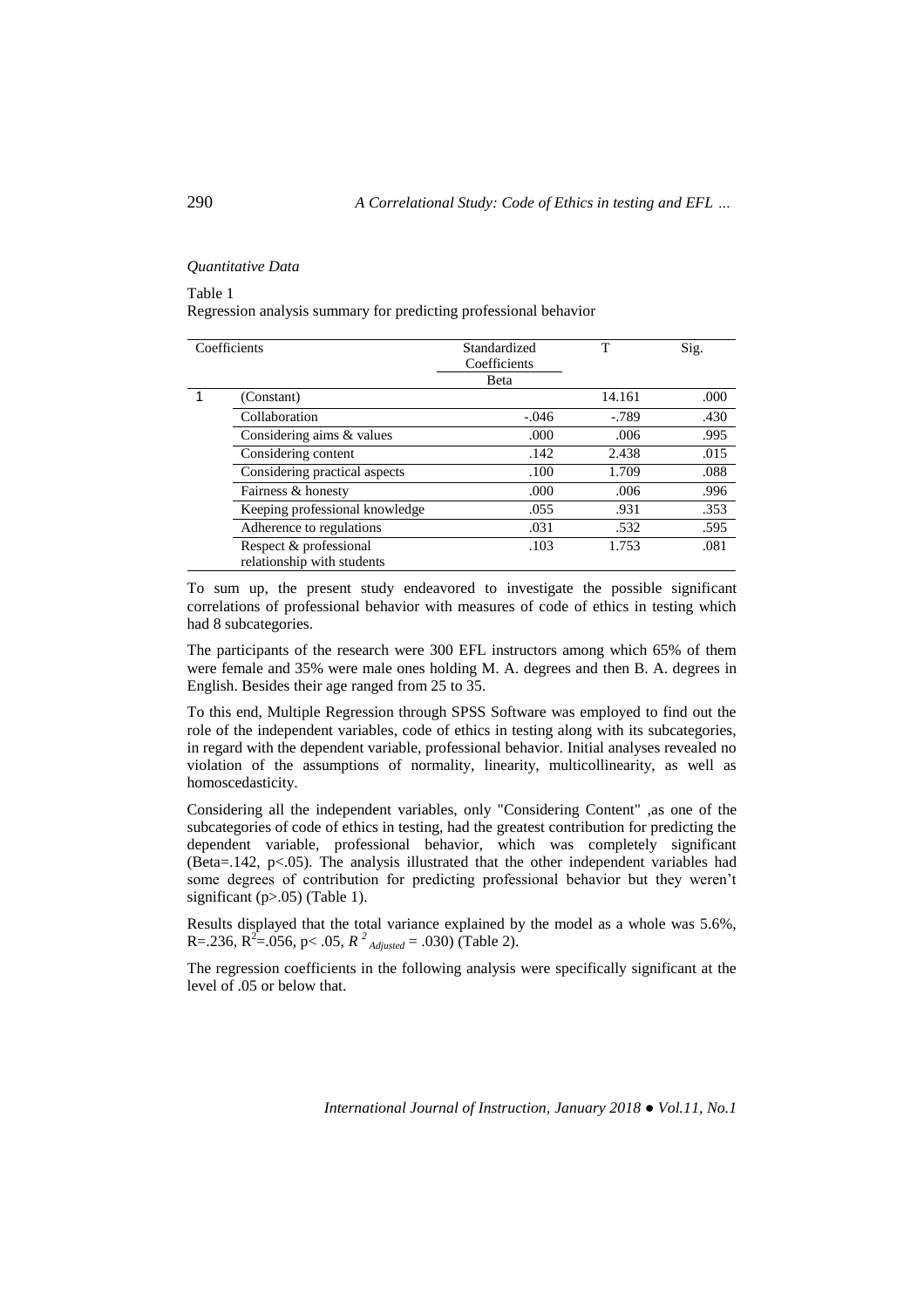## *Qualitative Data*

Tablo 2 Model summary

| Mode                     |            |                                          |                         |
|--------------------------|------------|------------------------------------------|-------------------------|
|                          |            |                                          |                         |
| Dradictore:<br>$\bullet$ | (Constant) | $\sim$ Considering aims and values (why) | 2) Considering contents |

a. Predictors: (Constant), 1) Considering aims and values (why), 2) Considering contents (what), 3) Considering Practical aspects (how), 4) Fairness and honestly, 5) Keeping professional knowledge, 6) Collaboration, 7. Adherence to regulations, and 8) respect and professional relationship with students \*p $< 05$ .

Having gathered the qualitative data through the structured interview, the following results were revealed regarding each question. In addition, it is worth mentioning that as it is a structured interview, following the principals of mixed method design*,* the questions as well as the focus of the interview are pre-determined.

**Q1:** what sorts of code of ethics in testing you have employed till now while developing tests?

Most of the participants stated that when constructing tests they developed items which were in accordance with the "quality of teaching". It means that if they haven't taught a particular topic in depth, they will not develop so many tests out of that specific part or at least not developing difficult questions. Also, they mentioned that the "content of the test must be in line with the content of the materials". In addition, they try to develop tests moving from easy to hard questions which are suitable for all kinds of students with various skills and abilities. Moreover, some of the other issues that they adhere to while developing tests were: avoid developing tests which made students feel humiliated, make use of the test results as a reflective way to assess their own teaching and students' learning, and being fair when scoring the tests and passing students' final marks.

**Q2:** Do you think that conducting code of ethics in testing leads to a professional behavior? How and why?

Regarding the participants' answers for the aforementioned question, most of them believed that testing and more specifically "developing tests as a part of teaching profession greatly influences teaching and learning". That is in case a teacher isn't able or at times doesn't pay attention to ethics in testing, this shortcoming will affect the other sides of teaching profession such as their teaching, students' learning, students' perspective towards the teacher and testing and some of the other related issues. Therefore, adhering and conducting code of ethics in testing, as a responsibility for teachers, fulfills one part of the professionalism regarding teachers' behavior which directly and indirectly affects the other parts/sections as well.

## **DISCUSSION AND CONCLUSION**

Considering instructors' professional behavior and code of ethics in testing very few studies have been done in the aforementioned realm. In most of the educational settings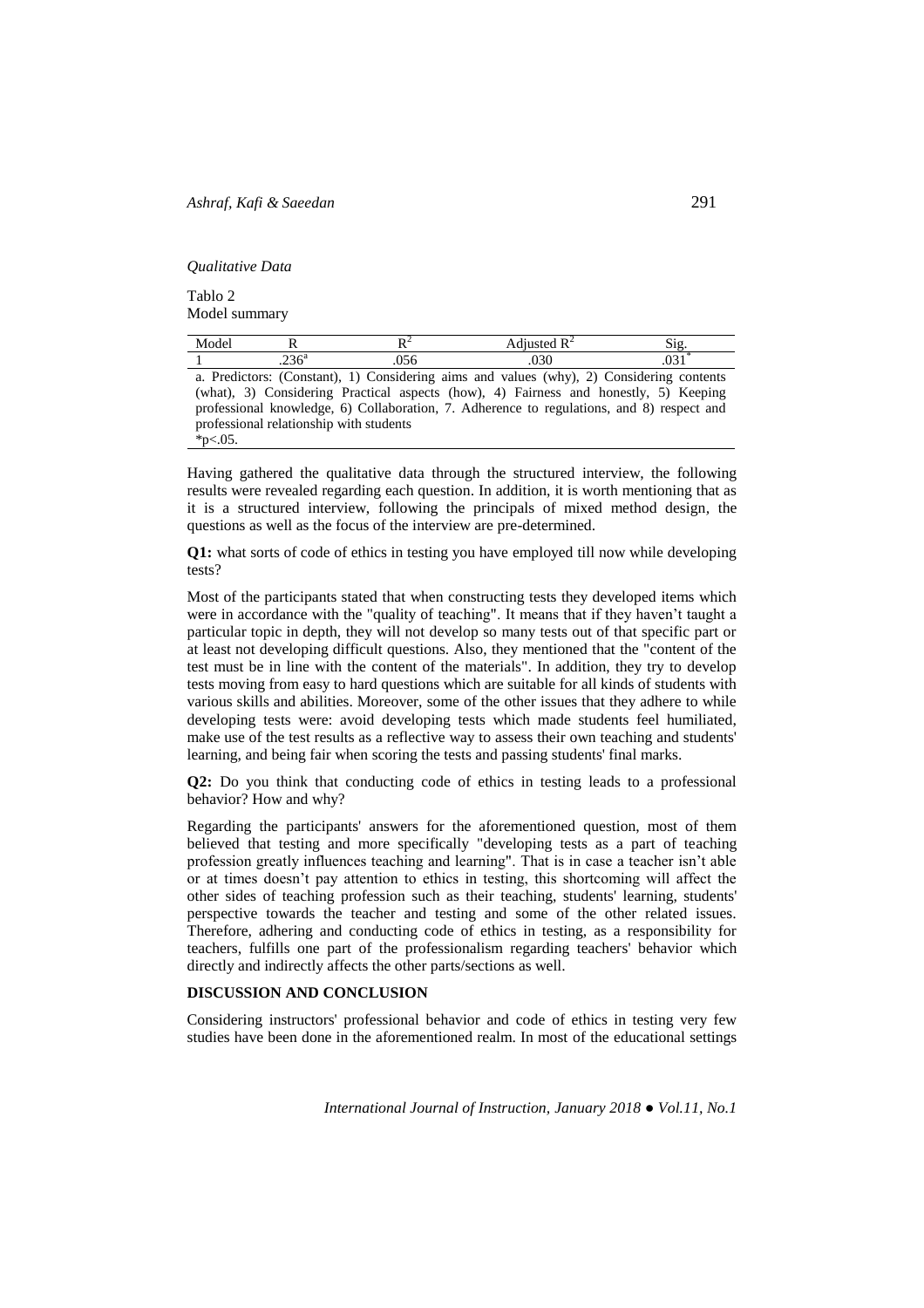code of ethics has been viewed as a standardized test which informs the instructors, students, parents and all the others who are to some extents involved in developing a test. On the other hand, there's always a problem accompanied by code of ethics in testing. That is, there is no consistent agreement upon tests following ethical standards (Thorndike, Cunnningham, Thorndike, & Hagen, 1991; as cited in Green, Johnson, Kim, & Pope, 2007).

Moreover, a research has been done by Zhang & Burry-Stock (2003) to investigate about instructors' assessment practices across their teaching levels, content areas, and teachers' self-perceived assessment skills as a function of teaching experience, professional behavior, and measurement training. The outcome has revealed that as the grade level increases teachers' concern for employing a high, ethical quality test and assessment increases as well.

Consequently, the present study has applied two questionnaires, Professional Behavior Inventory & Code of Ethics in Testing Inventory, along with a structured interview to gather data from Iranian EFL teachers.

Results related to the first research question showed that 5.6% of the variance in professional behavior is explained by the independent variables.

Regarding the second research question, it was also revealed that "Considering Content" as one of the subcategories of code of ethics in testing could be considered as the only significant predictor of professional behavior,  $(p < .05)$ . Thus, the other subcategories of code of ethics in testing like: Considering aims and values (why), Considering Practical aspects (how), Fairness and honestly, Keeping professional knowledge, Collaboration, Adherence to regulations, and respect and professional relationship with students weren't considered as significant predictors of teachers' professional behavior (p>.05).

Therefore, the results of the research are in line with Yazdanmehr & Akbari (2015) as well as Brophy (1979) who have stated that instructional goals and activities which are set in accordance to the students' level, needs, and content is one of the other subcategories of having a professional perspective towards teaching, leading to a better achievement on part of learners. Thus, professional behavior is all about when, how and what to do to fit into a particular context of teaching and learning.

Having a closer look at the obtained result, it becomes vivid that the aforementioned subcategories of code of ethics in testing gained no significant relation with the professional behavior not acting as the predictors of the dependent variable. That is as mentioned throughout the literature review just having a high level of teaching experience doesn't lead to acting professionally and adhering to code of ethics.

## *Suggestions for Further Research*

At the end, the short comings in the results of the present study and context of research could be a suggestion for further research. It means researchers can have some training courses for EFL teachers of what is truly meant by professional behavior and code of ethics in testing. In addition, a cause and effect study could be employed to find out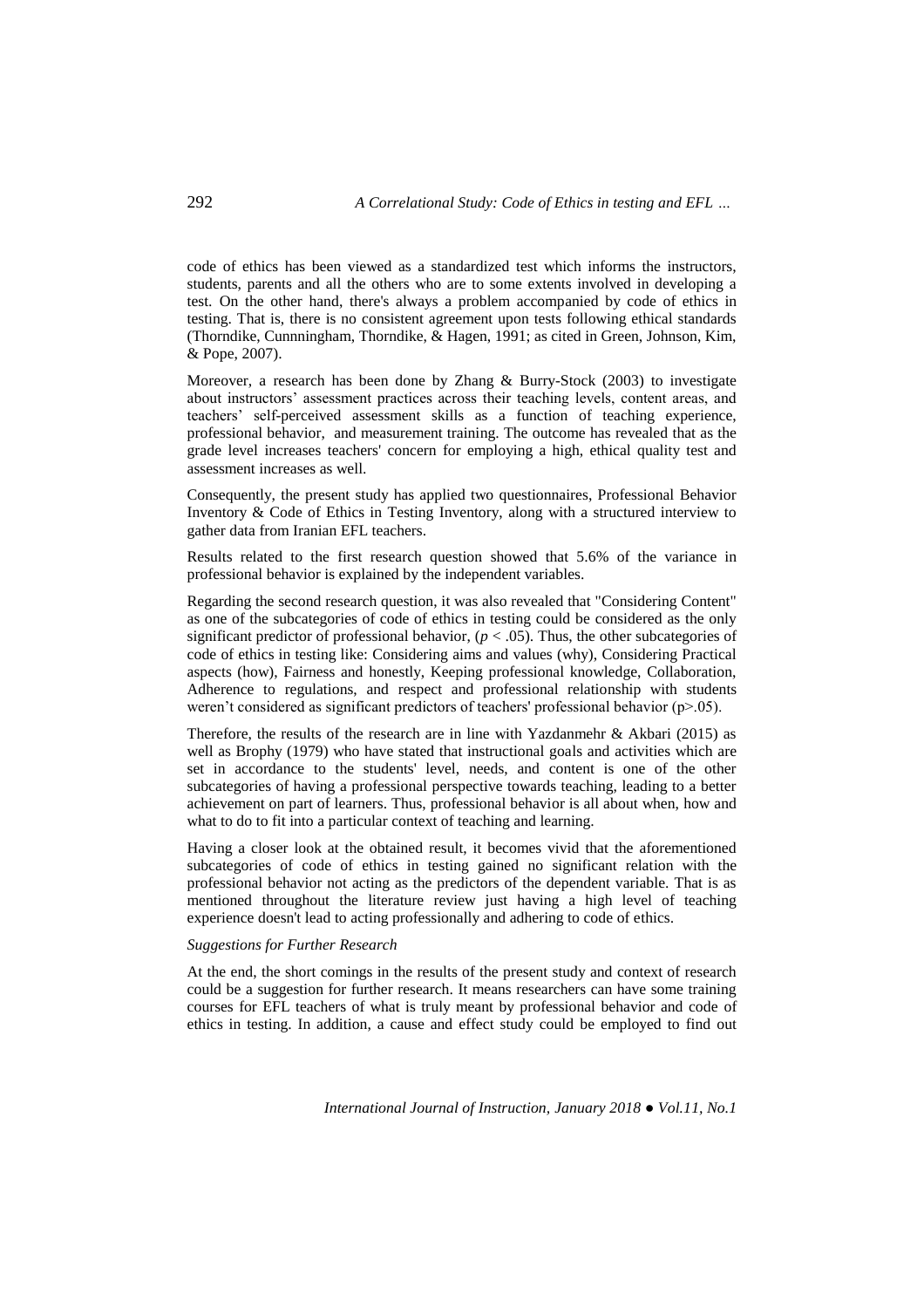whether their awareness has changed after the training courses or not. Moreover, new studies can be done to compensate for the limitations of the present study. Better to say, conducting researches at universities or other cities or countries. Also, participants could be selected randomly from instructors teaching at universities and English language schools and compare the results to find out which group possesses a higher professional behavior and practice ethical issues in testing more and why. On the other hand, a study can be done to pinpoint the educational practices that deprive teachers and learners from a sheer conduct of professionalism (Salmani Nodoushan & Pashapour, 2016).

#### **REFERENCES**

Avalos, B. (2011). Teacher professional development in Teaching and Teacher Education over ten years. *Teaching and Teacher Education, 27*,10-20.

Brophy, J. E. (1979). Teacher behavior and its effects. *Journal of Educational Psychology, 71,* 733-750.

Brown, J. D. (2016). A professional reflection: Forty years in applied linguistics. *International Journal of Language Studies, 10* (1), 1-14.

Childs, R. A., & Umezawa, L. (2009). When the teacher is the test proctor. *Canadian Journal of Education 32* (3), 618-651.

*Faculty of Engineering.* (2000). Standards for professional behavior. University of Victoria.

Gipps, C. V. (1994). *Beyond testing: Towards a theory of educational assessment*. Washington, DC: The Falmer Press

Green, S., Johnson, R., Kim, D., & Pope, N. (2007). Ethics in classroom assessment practices: Issues and attitudes. *Teaching and Teacher Education, 23*, 999–1011.

Hammer, D. P. (2000). Professional attitudes and behaviors: The "A's and B's" ofProfessionalism. Manuscript based on the presentation at the Teachers Seminar "Civility/Professionalism,".

Kafi, Zb., & Motallebzadeh, Kh. (2016). Language teachers' aspects of identity and their professional behavior: Identity, behavior and professional change. *Modern Journal of Language Teaching Methods, 6*(2).

Kanakri, A. (2017). Second language teacher education: Preparing teachers for the needs of second language learners. *International Journal of Language Studies, 11*(1), 63-94.

Motallebzadeh, Kh., Hosseiniah, M., Kafi, Zh., & Kazemi, S. (in press). Code of ethics in testing inventory: Investigating EFL instructors' perspectives.

Richards, J. C., & Nunan, D. (1990). *Second language teacher education*. New York, NY: University of Cambridge.